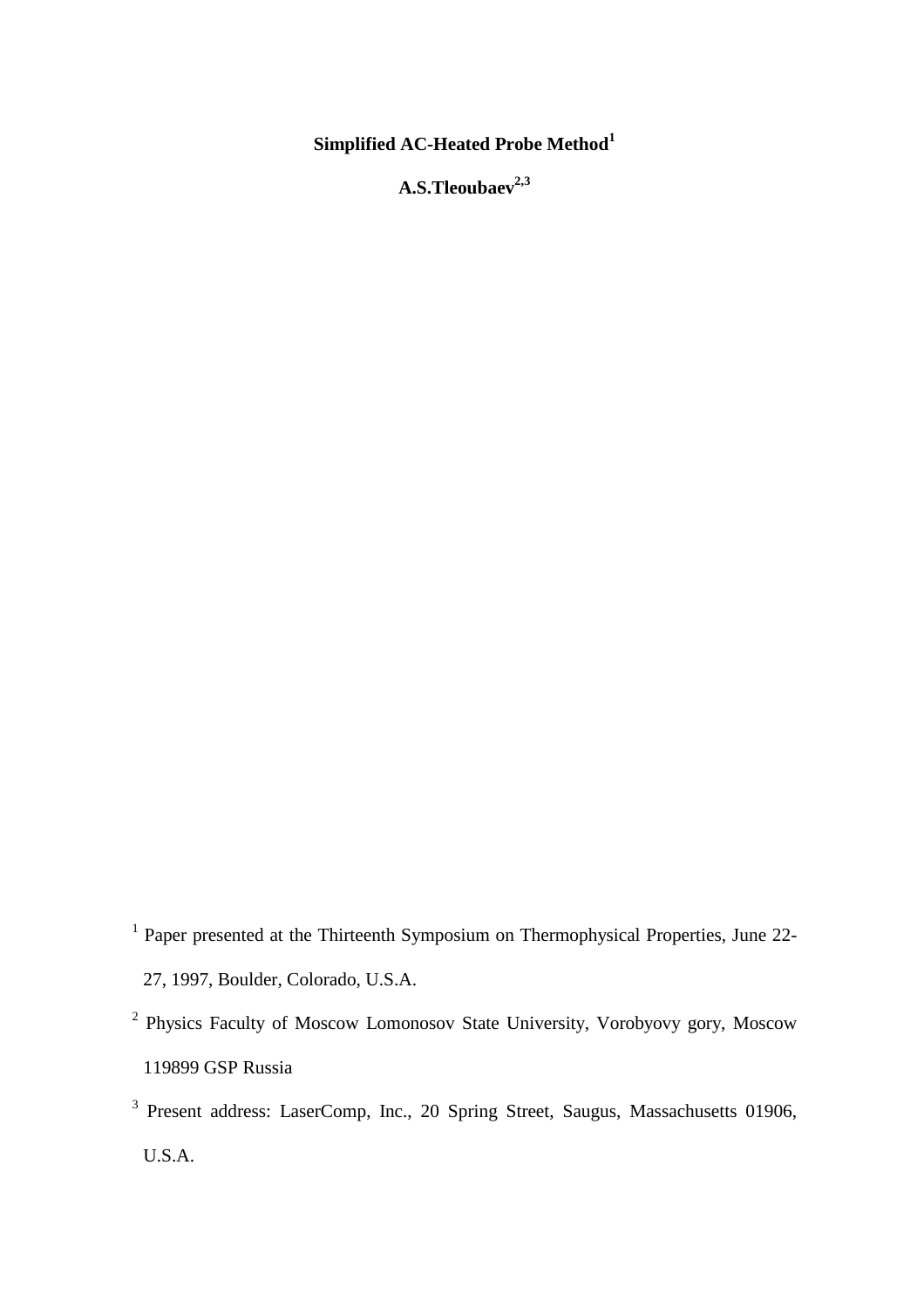#### **ABSTRACT**

A new ac-heated probe method using two low-inertial probes (wire and strip of foil) is described for measurement of liquid thermal conductivity, thermal diffusivity, thermal effusivity and specific heat. The probes are immersed in the liquid and heated by an infrasonic-frequency, sine-wave current. Projections of the signal on the imaginary axis (quadrature parts) are registered at the same frequency as the voltage drive to the probes. With the use of new simple asymptotic formulas, it is possible to calculate directly the absolute values of the thermal properties of liquids. The thermal effusivity is determined using the signal from the foil probe and its area. The thermal conductivity is determined using the signal from the wire probe and its length. The measured value of the thermal effusivity can be used to calculate corrections to the thermal conductivity value. The thermal diffusivity and volumetric specific heat can then be easily calculated. Ways to eliminate free convection are proposed.

**KEY WORDS:** 3-omega method, heated strip; heated wire; liquids; periodic heating; specific heat; thermal conductivity; thermal diffusivity; thermal effusivity.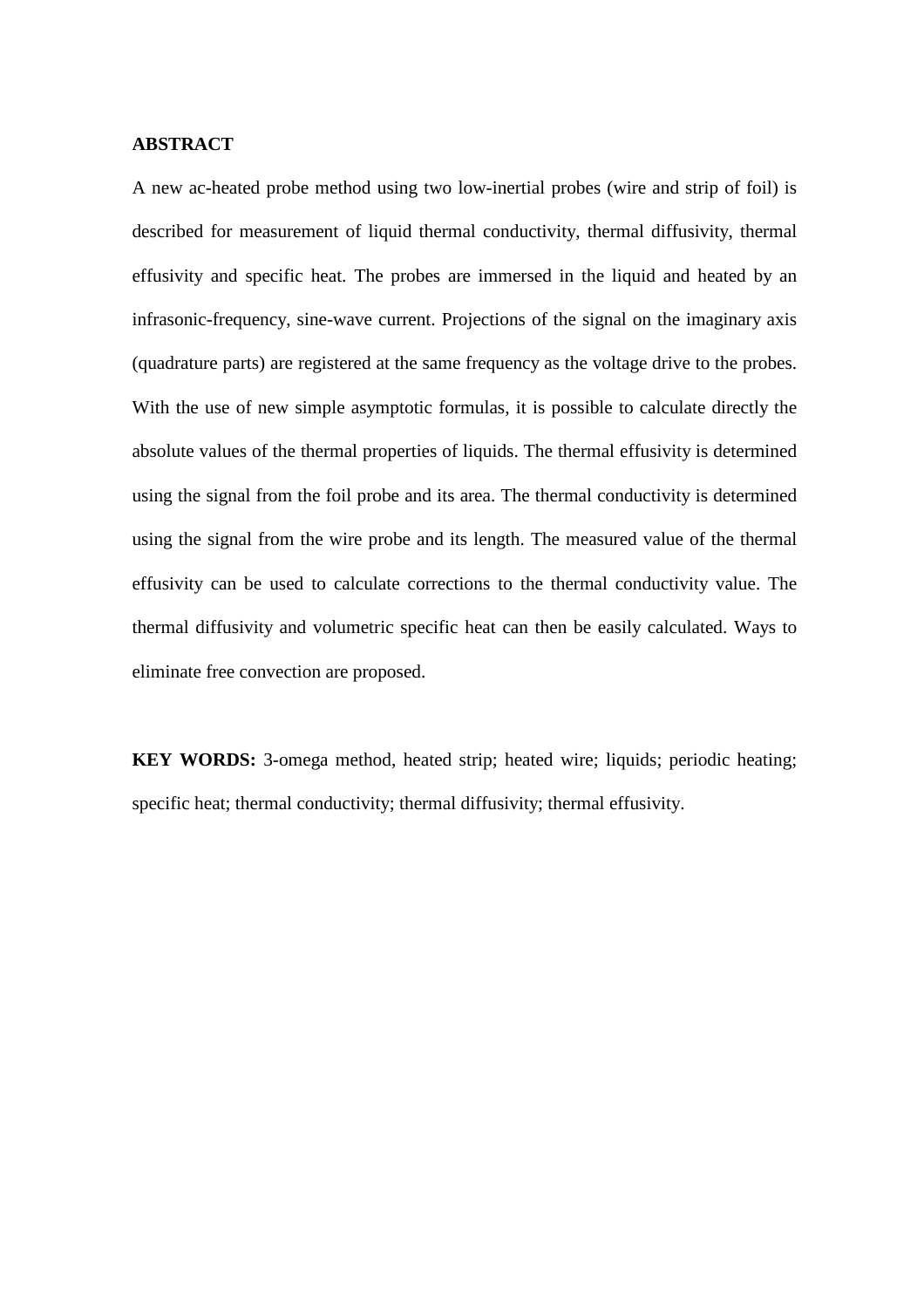## **1. INTRODUCTION**

The ac-heated wire method (periodic heating method, or 3-omega method) was originally described for measurement of thermal conductivity, thermal diffusivity, thermal effusivity and specific heat by Filippov [1]. Developments were reported in the dissertations of Nefedov [2], Kravchun [3], and Tleoubaev [4] at Moscow Lomonosov State University. The method is based on measured amplitude and phase of the tripled frequency signal appearing on the bridge's diagonal in one of arm of which a low-inertial probe of thin wire immersed into the liquid is connected [5-9] while the bridge is driven by a sine-wave current. The method has advantages relative to other methods, as follows: (a) very thin probed layer of liquid that makes the method especially effective at high

- temperatures because the thermal conductivity is purely conductive, without a significant radiative contribution,
- (b) high information content: four thermal properties are measured,
- (c) compact and simple measurement cell, that requires very small quantities of liquid (a few  $\text{cm}^3$ ) for measurements, and
- (d) opportunity for total automatization of the measurement process with continuous scanning of the temperature and pressure of the sample.

Despite all these merits, the method is not widely used compared to the transient hot-wire method (see, for example, Ref.[10]).

Concerns, which limited the widespread use of the ac-heated wire, include:

(a) the method was usually operated in a relative mode with a toluene as reference fluid,

(b) misgivings that convective flows can result in acquisition of unreliable thermal properties values [11],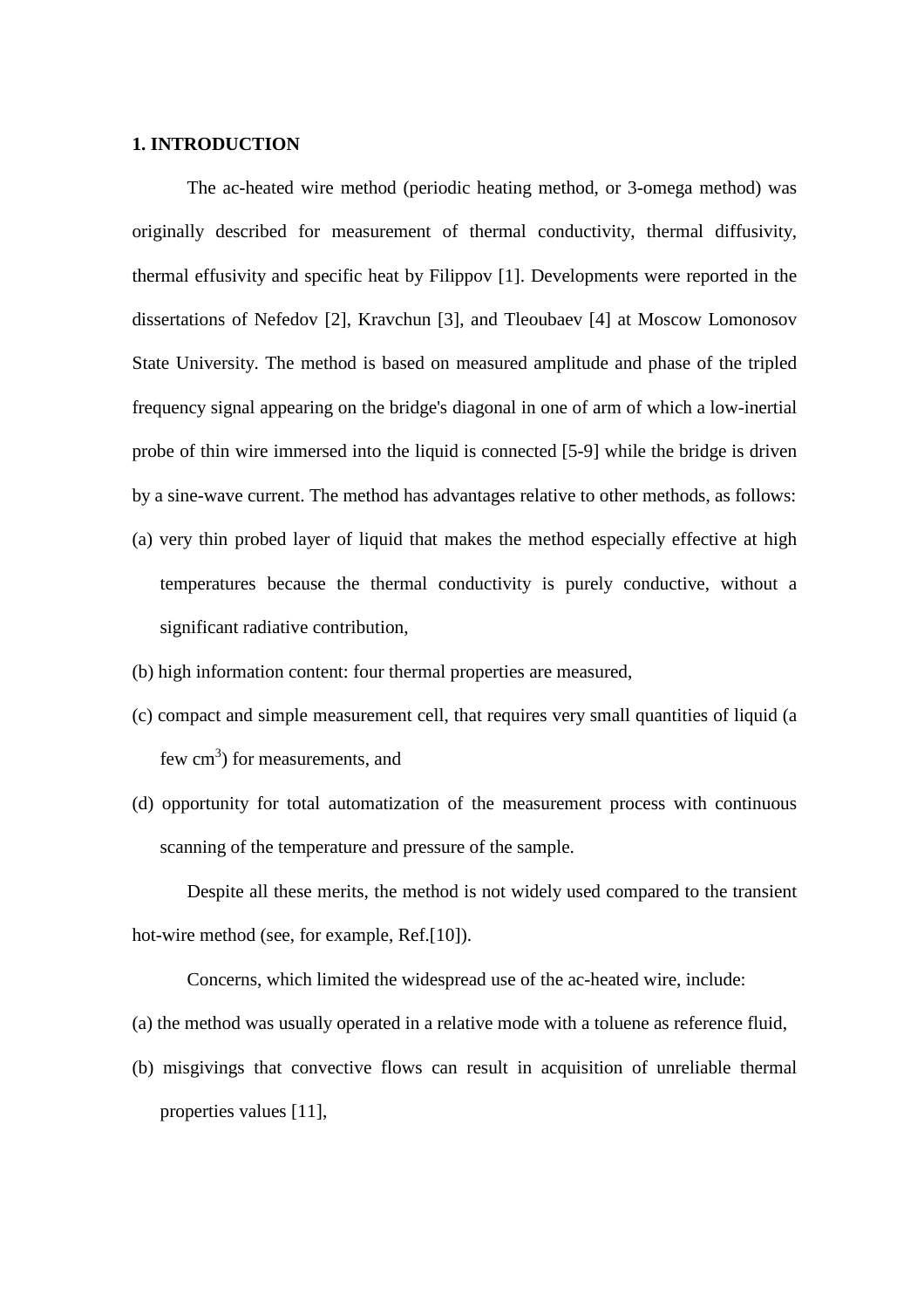- $(c)$  absence of formulas for the direct calculation of thermal properties the properties were obtained by iterations using cylindrical Kelvin functions, and
- (d) complicated measurement procedure requiring both the amplitude and phase of the tripled frequency signal.

In the present work, ways to overcome all these limitations are described. The simplified procedure requires measurement only of the projection of the main frequency signal on the imaginary axis, the so-called quadrature signal, and uses simplified asymptotic formulas for data treatment. Recording the quadrature signal, which provides information about the thermal properties of probe and the liquid is much easier than recording the tripled frequency signal parameters. The quadrature signal is nearly not sensitive to the temperature drift of the cell, so temperature control does not need to be as accurate.

#### **2. THEORY**

## **2.1. Solution of the Differential Equation for Temperature Oscillations**

When solving the problem for the complex field of temperature oscillations, the common thermal conductivity equation is reduced (for the complex alternating component of the temperature  $\tilde{T}$ ) to the solution of the wave differential equation, being a special case of the Helmholtz equation [12,13]:

$$
\Delta \widetilde{T} - (2 i \omega / a) \widetilde{T} = 0 \tag{1}
$$

where  $\Delta$  is the Laplace operator; *i* is the imaginary one;  $\omega$  is the angular frequency of voltage that drives the probe; and *a* is the thermal diffusivity of the fluid surrounding the probe. This equation is a second order, elliptical differential equation [12,13].

General solutions of this equation are: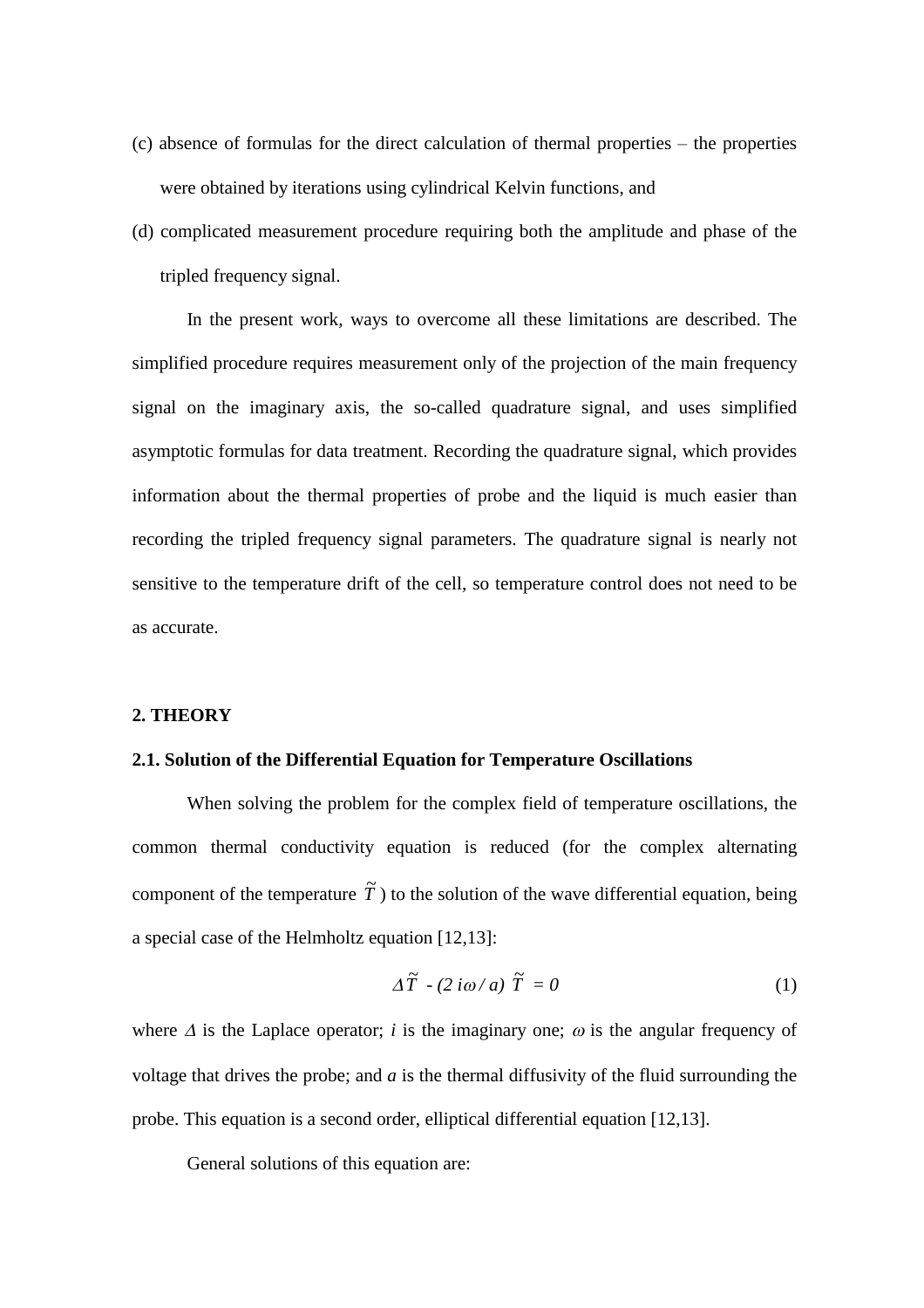(1) planar waves in case of foil probe - linear combination of exponents:

$$
\widetilde{T} = A \exp \{-ikx\} + B \exp \{-ikx\}
$$
 (2)

where  $k = (-2i\omega/a)^{1/2}$  is the complex wave number of the temperature oscillation; and *x* is the distance from a plane at the foil's center; and

(2) cylindrical waves in case of wire probe - linear combination of modified Bessel functions  $I_0$  and  $K_0$  or Kelvin functions *ber* $\kappa$  + *ibei* $\kappa$  and *ker* $\kappa$  + *i kei* $\kappa$ :

$$
\widetilde{T} = A I_0(i^{1/2}\kappa) + B K_0(i^{1/2}\kappa) = A (ber \kappa + ibe i\kappa) + B (ker \kappa + ike i\kappa)
$$
\n(3)

where  $\kappa$  is the dimensionless thermal similarity parameter for the field of the temperature oscillations, the analog of *Fo-1/2*:

$$
\kappa = r(2\omega/a)^{1/2} \tag{4}
$$

*Fo* is Fourier number, *r* is radius coordinate.

The first terms in these general solutions describe a wave whose amplitude grows with an increase of the argument  $(x \text{ or } r)$ , i.e., the approaching wave. Correspondingly, the second terms describe a wave whose amplitude diminishes with an increase of the argument, i.e., the departing wave.

To find the particular solution of a thermal problem, it is necessary to define the complex constants *A* and *B* substituting the following boundary conditions into these general solutions:

- (i) probe's thermal balance law of energy conservation;
- (ii) Sommerfeld radiation condition for decay of the temperature wave at infinity [12];
- (iii) equality of temperatures and thermal flows at the probe's surface, i.e., condition of ideal thermal contact; and
- (iv) some additional conditions, if needed, for solving more difficult problems [9,14].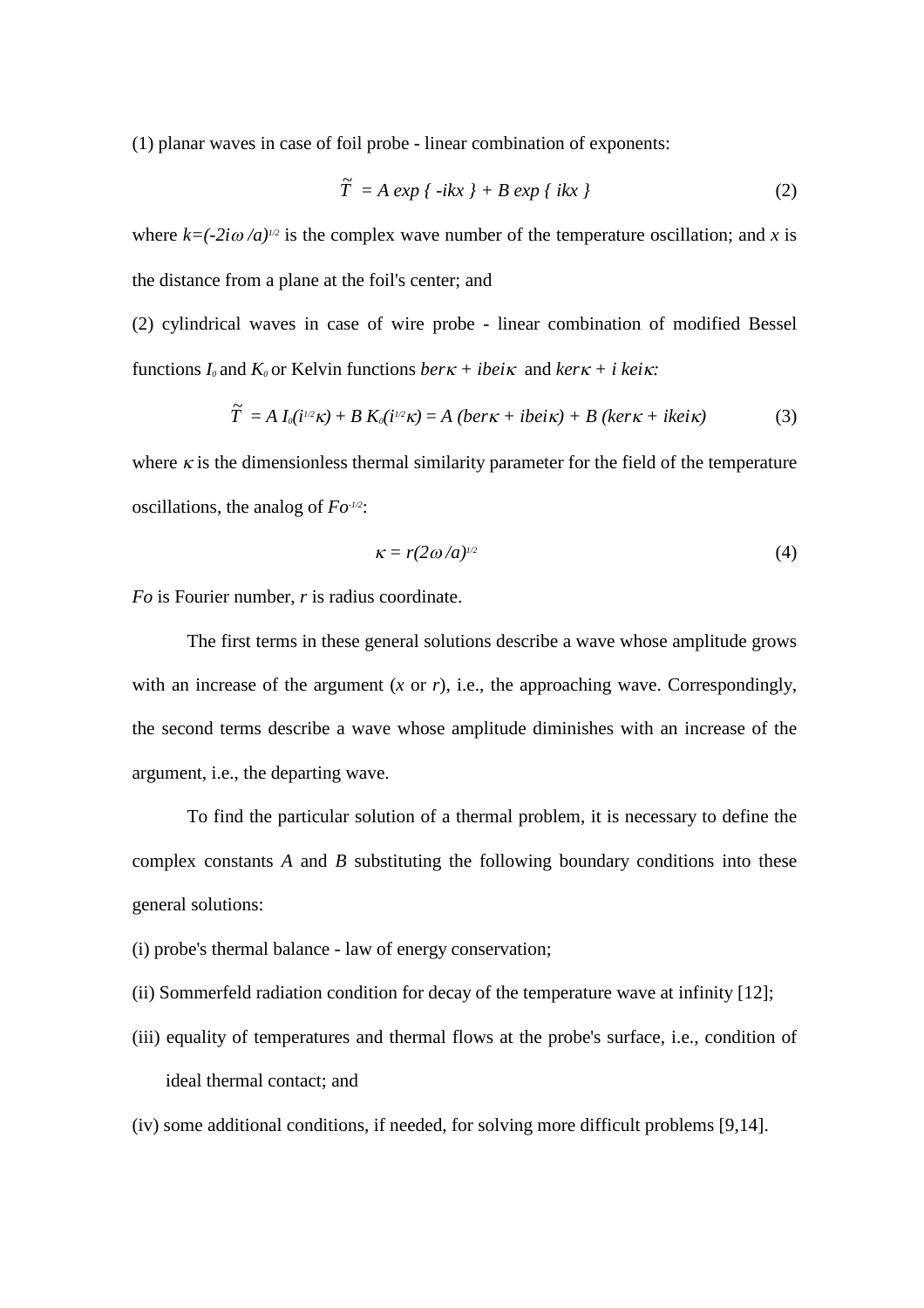As a result, the complex alternating temperature of the probe  $\tilde{T}$  (*Re*  $\tilde{T} > 0$ , *Im*  $\tilde{T}$  <0 ) is related with its reduced dimensionless complex temperature  $\tilde{\Theta}$  as follows:

$$
\widetilde{T} = [W/(4C_p m\omega)] \widetilde{\Theta}(\kappa, \eta)
$$
\n(5)

where *W* is the amplitude of electrical power in the probe;  $C_p$  is the specific heat of the probe material at constant pressure; *m* is the mass of the probe; and  $\kappa$  is the thermal similarity parameter - see Eq. (4), where its radius *r* is used in the case of the wire, and its half-thickness  $h$  is used in the case of the foil;  $\eta$  is the ratio of the volumetric specific heats of the probe material and its environment divided by 2:

$$
\eta_w = C_{pw} \rho_w / (2C_p \rho) \tag{6}
$$

$$
\eta_f = C_{pf} \, \rho_f \, \langle (2C_p \rho) \tag{7}
$$

where the subscripts *w* and *f* relate to the wire and foil, respectively.

For probes located in vacuum,  $\kappa$  is very small  $\sim (10^{-4} \text{ to } 10^{-5})$ ,  $\eta \to \infty$ ,  $\kappa \eta \to \infty$ ,  $x^2 \eta \rightarrow \infty$ , and  $\tilde{\Theta} \rightarrow -i$ . Equation (5) can be used to obtain a calibration value of  $(dR/dT)/(C_p m)$  and then to determine a value of  $\tilde{\Theta}$  from the measured  $\tilde{T}$  value [6-8].

For probes located in liquid, the following expressions for  $\tilde{\Theta}$  were obtained: (1) in case of infinitely extended foil:

$$
\widetilde{\Theta}_{f}(\kappa_{f}.\eta_{f}) = [i + i^{1/2}/(2\kappa_{f} \eta_{f})]^{-1}
$$
\n(8)

(2) in case of infinitely long wire:

$$
\widetilde{\Theta}_{w}(\kappa_{w},\eta_{w}) = [i - (ker' \kappa_{w} + i \cdot kei' \kappa_{w})/(ker \kappa_{w} + i \cdot kei \kappa_{w})/(\kappa_{w}\eta_{w})]^{-1}
$$
(9)

where *ker<sub>K</sub>*, *kei<sub>K</sub>*, *ker'<sub>K</sub>*, *kei'<sub>K</sub>* are Kelvin functions and their derivatives with respect to the thermal similarity parameter  $\kappa$ .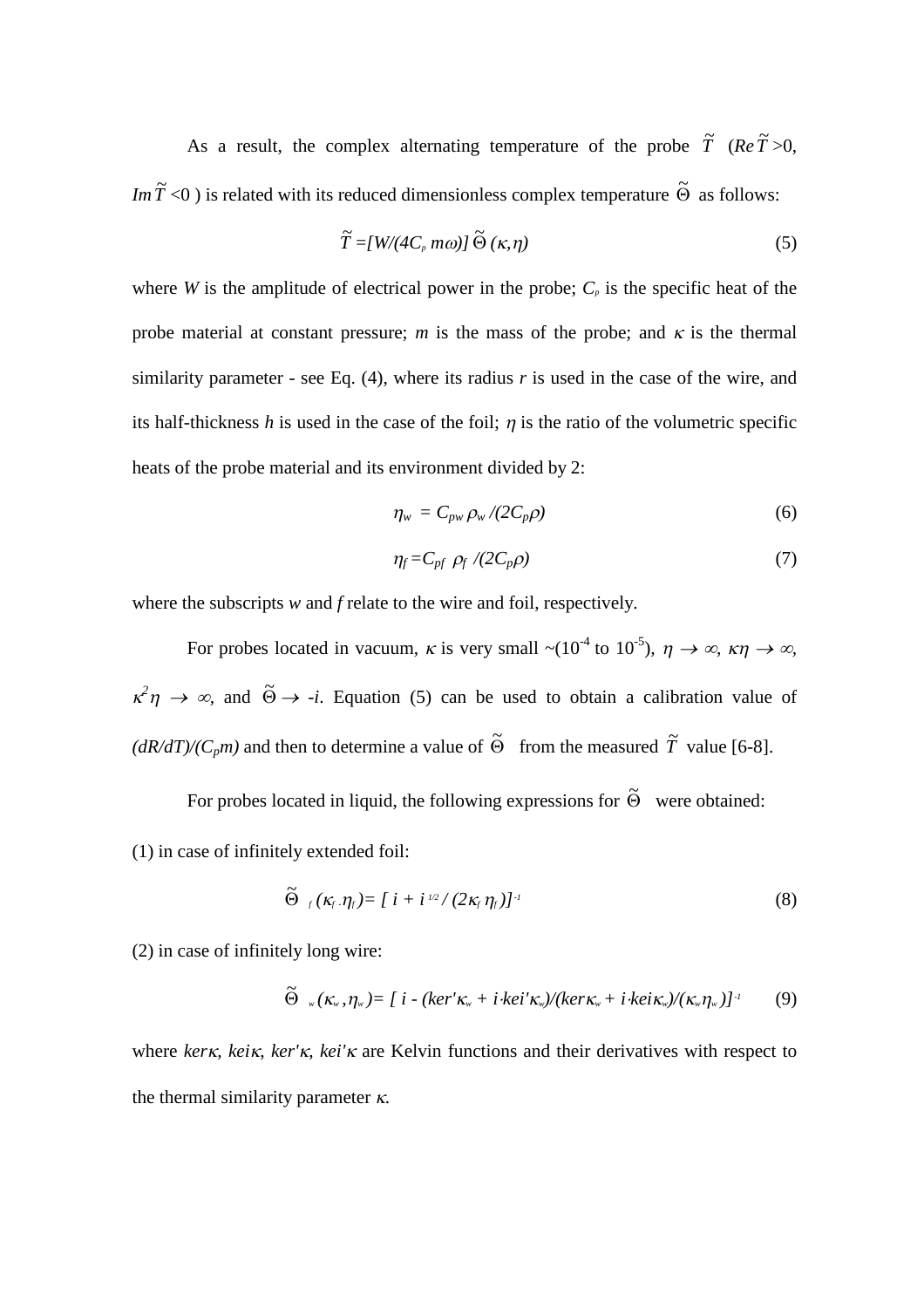During derivation of these equations (which are valid for all values of  $\kappa$  and  $\eta$ ) it was assumed that the temperature waves inside the probes are absent because their lengths

$$
l^* = 2\pi [a/(2\omega)]^{1/2}
$$
 (10)

are much larger than the foil half-thickness *h* and the wire radius *r* since the metal has much larger thermal diffusivity than the liquid.

### **2.2. Thermal Effusivity Absolute Values by Foil Probe**

To separate the real and imaginary parts, Eq.(8) can be re-written as

$$
\widetilde{\Theta}_f(\kappa_f \eta_f) = \left[2^{1/2} \kappa_f \eta_f \cdot i \cdot \kappa_f \eta_f (\kappa_f \eta_f + 2^{1/2})\right] / \left[1 + 2 \cdot 2^{1/2} \kappa_f \eta_f + 4(\kappa_f \eta_f)^2\right] \tag{11}
$$

Using Eq.(5) it is possible to determine the absolute value of the thermal effusivity  $\varepsilon$ through measurement of the imaginary component of the signal from the foil probe (as it was done previously through measurement of the amplitude of the tripled frequency signal  $[1-3]$ 

$$
\varepsilon = W / [4(2\omega)^{1/2} S_f Im \widetilde{\Theta}_f ] (1 + \delta_f)
$$
 (12)

$$
\delta_f \cong -4(\kappa_f \eta_f)^2 \tag{13}
$$

where  $S_f$  is the area of the foil probe. The magnitude of the correction  $\delta_f$  is very small (thickness of foil 2*h* is about 1 to 3  $\mu$ m, so  $\kappa_f \sim 0.01$  to 0.03,  $\eta_f \sim 1$ ,  $\delta_f \lt 0.36\%$ ) and it can be neglected, but it may also be taken into account, if desired:

$$
\kappa_{f} \eta_{f} \cong -[2 \cdot 2^{1/2} Im \widetilde{\Theta}_{f} C_{pf} m_{f} \omega]/W
$$
 (14)

To ensure that the foil probe was a source of flat temperature waves, its width  $(-1)$ to 2 mm) should be many times longer than the length of the temperature wave (~0.01 to 0.05 mm), calculated using Eq.(10).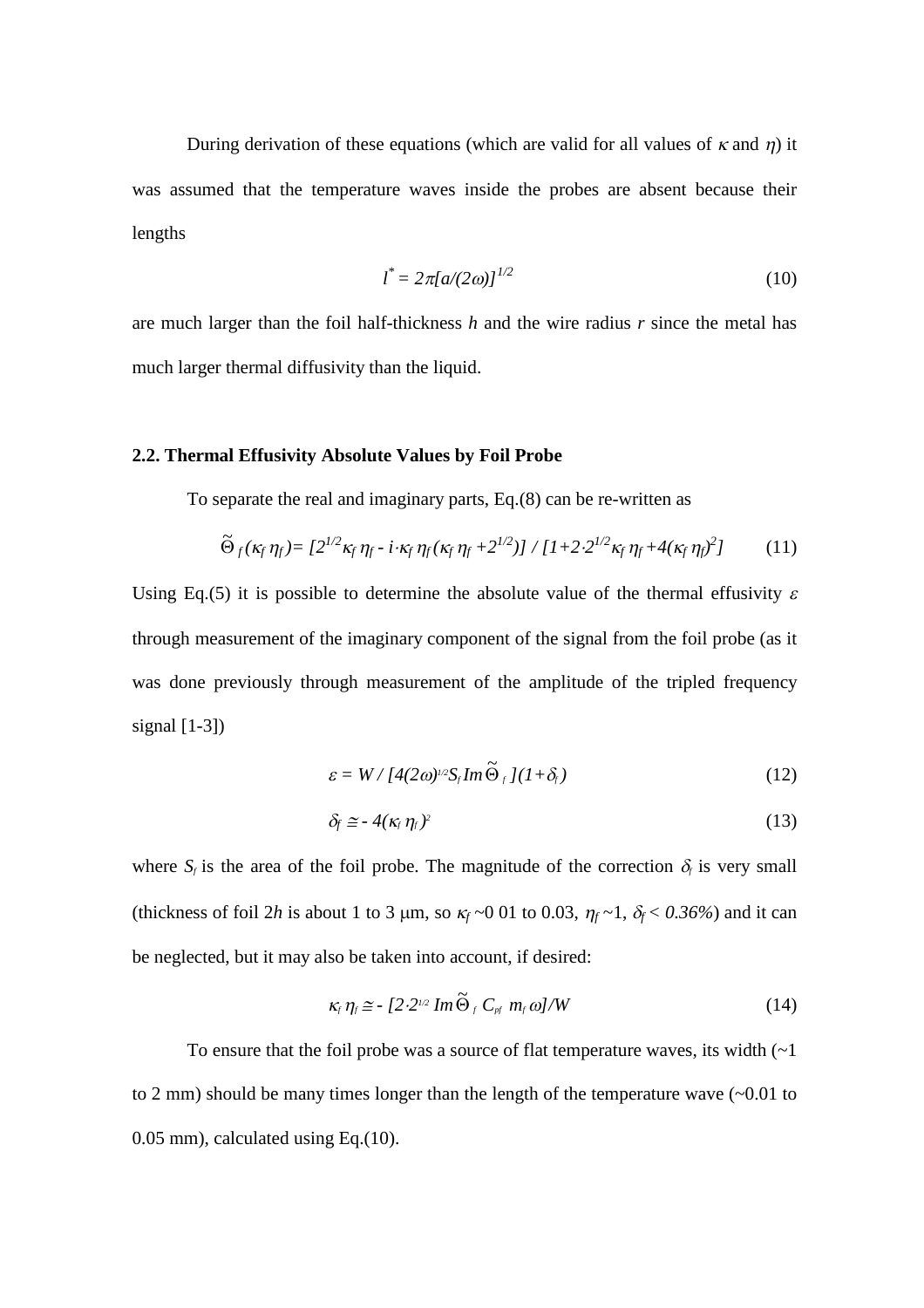#### **2.3. Approximate Formulas to Obtain Thermal Properties Using the Wire Probe**

New simple formulas for direct calculation of absolute thermal properties values can be obtained using the second order asymptotic formulas for the Kelvin functions of Eq. $(9)$ :

$$
ker \kappa = -\ln(\kappa \gamma/2) + (\pi/16)\kappa^2 + O(\kappa^4); \qquad (15)
$$

$$
kei\kappa = -\pi/4 + [1 - \ln(\kappa \gamma/2)]\kappa^2/4 + O(\kappa^4); \tag{16}
$$

$$
ker' \kappa = -1/\kappa + (\pi/8) \kappa + O(\kappa^3); \tag{17}
$$

$$
kei'\kappa = \kappa/4 - \ln\left(\frac{\kappa\gamma}{2}\right)\kappa/2 + O(\kappa^3); \tag{18}
$$

( $\gamma$  is the Euler's constant, which is equal to 1.781072418...)

Substituting these approximate expressions into Eq.(9), the reduced dimensionless complex temperature  $\widetilde{\Theta}$  of the wire probe is obtained:

$$
\widetilde{\Theta}_{w}(\kappa_{w},\eta_{w})\cong -\kappa^{2}{}_{w}\eta_{w}\ln(\kappa_{w}\gamma/2)(1+\delta_{1})/(1+\delta_{3})-i(\pi/4)\kappa^{2}{}_{w}\eta_{w}(1+\delta_{2})/(1+\delta_{3})
$$
(19)

and consequently, substituting Eq.(5), following expressions are found for direct calculation of the liquid properties using the wire probe:

$$
\lambda \cong -W/(16 L_w Im \tilde{T}_w) (1+\delta_2)/(1+\delta_3); \tag{20}
$$

$$
a \cong r^2_{\omega} \gamma^2 \omega/2 \exp\{-(\pi/2)(Re\,\widetilde{T}\sqrt{Im\,\widetilde{T}\sqrt{(1+\delta_2)/(1+\delta_1)}})\};\tag{21}
$$

where  $\delta_i$ ,  $\delta_2$ ,  $\delta_3$  are small corrections:

$$
\delta_{\scriptscriptstyle{I}} = -(\pi/8)\kappa_{\scriptscriptstyle{W}}^2/\ln(\kappa_{\scriptscriptstyle{W}}\gamma/2) + O(\kappa_{\scriptscriptstyle{W}}^4); \qquad (22)
$$

$$
\delta_2 = (4/\pi)\kappa^2 w \eta_w \left[ \left[ \ln^2(\kappa_w \gamma/2) + \frac{\pi^2}{16} \right] (1 - 0.5/\eta_w) + \ln(\kappa_w \gamma/2)/2/\eta_w - 0.25/\eta_w \right] + O(\kappa^4 w); \tag{23}
$$

$$
\delta_{\scriptscriptstyle{3}} = (\pi/2) \; \kappa^2_{\scriptscriptstyle{w}} \eta_{\scriptscriptstyle{w}} \left(1\text{-}0.5/\eta_{\scriptscriptstyle{w}}\right) + O(\kappa^4_{\scriptscriptstyle{w}}); \tag{24}
$$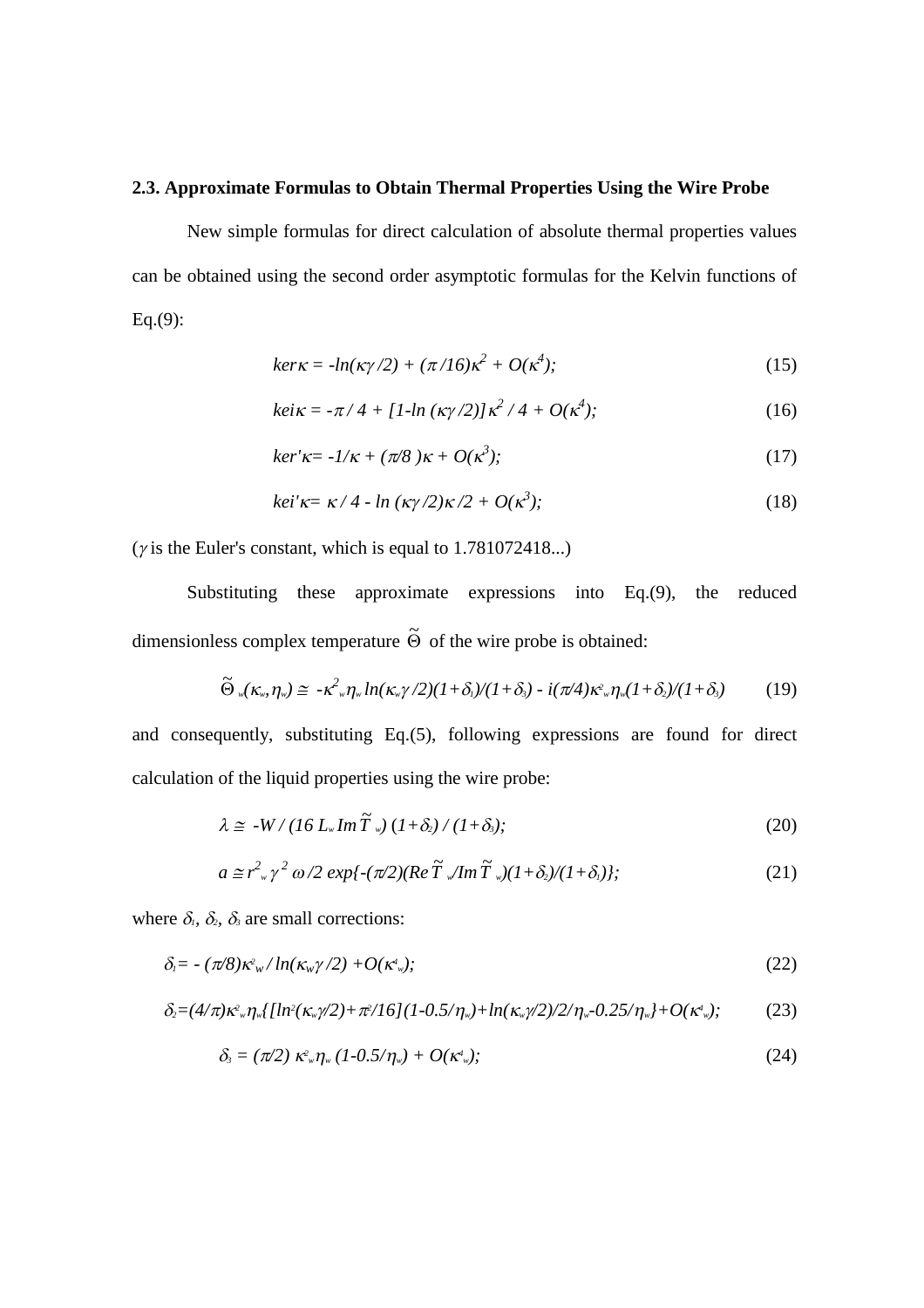These corrections  $\delta_i$ ,  $\delta_2$ ,  $\delta_3$ , do not exceed a few percent at  $\kappa < 0.3$  (0.5< $\eta < 1.3$ ), and can be calculated using the following expressions found from the approximate formulas of the first order:

$$
\kappa^2 w_{\nu} \approx -16 C_{\nu} w_{\nu} \omega \, \text{Im} \, \tilde{T} w / (\pi W) \tag{25}
$$

$$
ln(\kappa_{w}\gamma/2) \cong (\pi/4)(Re\,\widetilde{T}_{w}/Im\,\widetilde{T}_{w})
$$
\n(26)

$$
\kappa^2 = (4/\gamma^2) \exp\{(\pi/2)(Re\,\widetilde{T}_{w}/Im\,\widetilde{T}_{w})\}\tag{27}
$$

$$
\eta_{\nu} = \kappa^2_{\nu} \eta_{\nu} / \kappa^2_{\nu} \tag{28}
$$

As evident from Eq. (20), to obtain the absolute value of the thermal conductivity it is sufficient to measure the imaginary component of the wire probe signal. Knowledge of the probe length *L<sup>w</sup>* is required. To obtain the thermal diffusivity absolute value from Eq.(21), it is sufficient to measure the phase (or the ratio of the real and imaginary components) of the wire's temperature oscillations and the frequency  $\omega$ . Knowledge of the wire radius *r<sup>w</sup>* is required. Also the values of applied power *W* and of derivative of the wire resistance with respect to temperature *dR/dT* are required.

The asymptotic expressions of Eqs.(15-27) are valid if one uses sufficiently thin wires and relatively low frequencies for the drive voltage so  $\kappa$  is not bigger than  $\sim 0.3$ . For example, for a wire of  $12.7 \mu m$  diameter, at frequency of 5 Hz and typical value of thermal diffusivity of  $\sim$ 9  $\cdot$ 10<sup>-8</sup> m<sup>2</sup> $\cdot$ s<sup>-1</sup> (toluene at normal conditions),  $\kappa$ <sub>*w*</sub> = 0.168.

Errors of values *Im*  $\tilde{\Theta}$  and *Im*  $\tilde{\Theta}$  /*Re*  $\tilde{\Theta}$ , calculated with the approximate Eqs.(19), (22), (23), and (24) (see Fig.1) do not exceed 0.2 % at  $\kappa_{\nu}$  < 0.3 (calculations were made for values of  $\eta_{w}$  from 0.6 to 1.2, typical for liquids at normal conditions with a platinum probe).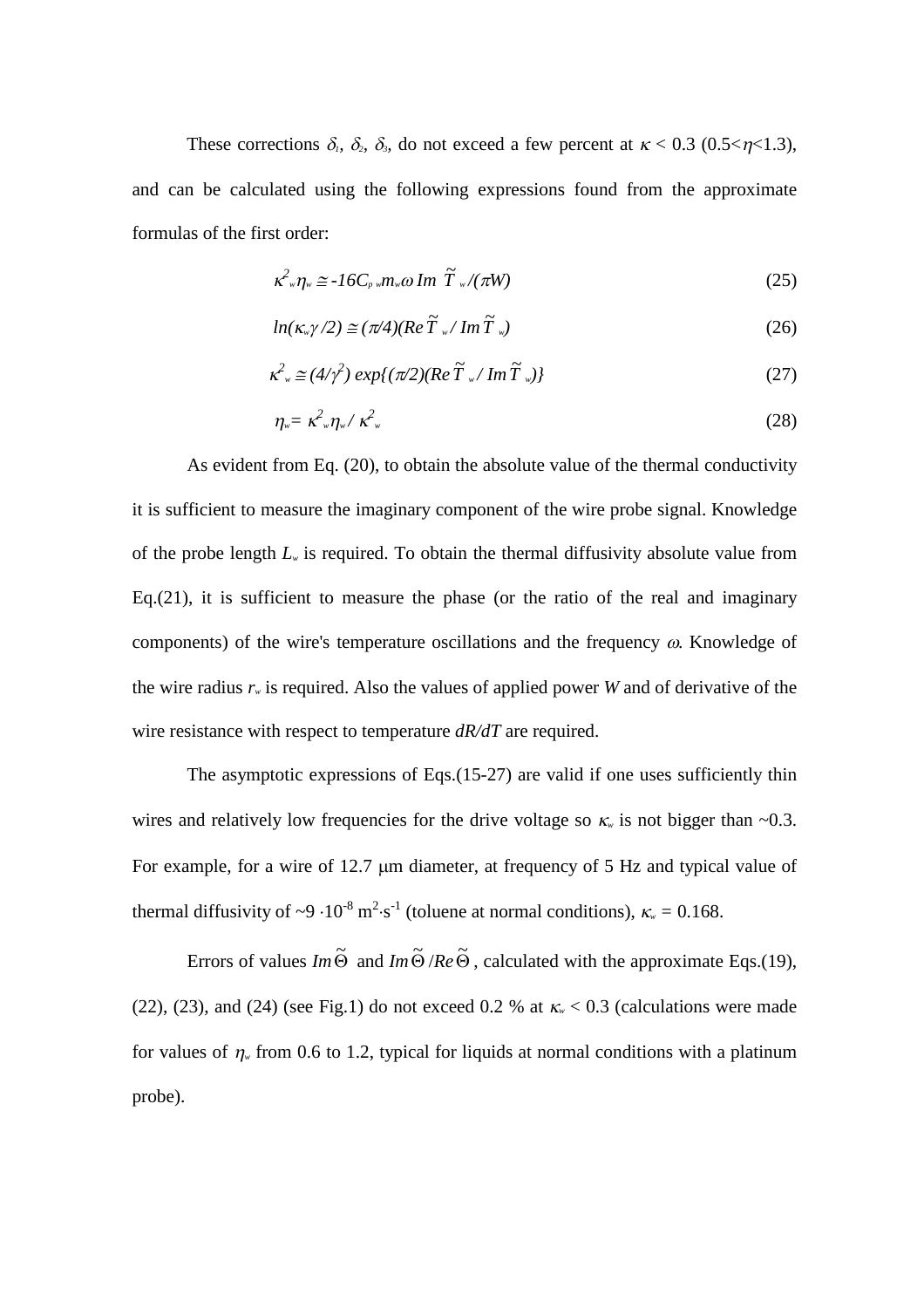Accurate measurements of  $Re\tilde{\Theta}$ , (and correspondingly of the ratio  $Im\tilde{\Theta}/Re\tilde{\Theta}$ ) are possible only at the *tripled* frequency, because the value of  $Re\,\Theta$  at the *main* frequency is sensitive to the bridge balance (which depends on the cell's temperature drift). In the following section, it will be shown how to measure a group of four thermal properties without measuring the tripled frequency signal parameters.

## **2.4. Use of Two Probes to Measure Four Thermal Properties**

Using values of  $Im \tilde{\Theta}$  from the wire and foil probes at the main frequency  $\omega$ , the absolute values of four thermal properties can be determined using following procedure: (i) obtain thermal effusivity  $\varepsilon$  from measured value of *Im*  $\tilde{\Theta}_f$  of foil probe by Eq.(12);

- (ii) obtain approximate values of thermal conductivity  $\lambda$  and product  $\kappa^2 w \eta_w$  from measured value of *Im* $\tilde{\Theta}$  <sub>*w*</sub> of wire probe by Eq.(20) without corrections and Eq.(25);
- (iii) obtain approximate value of thermal diffusivity by the formula:

$$
a = \lambda^2/\varepsilon^2 \tag{29}
$$

and then approximate value of parameter  $\kappa_w$  by Eq.(4) (value of the wire radius  $r_w$  is approximately known);

(iv) obtain approximate value of parameter  $\eta_w$  by the formula:

$$
\eta_{\mathbf{w}} = (\kappa^2 \eta_{\mathbf{w}} \cdot a) / (r^2 \eta_{\mathbf{w}} \cdot 2a) \tag{30}
$$

- (v) obtain values of corrections  $\delta_2$  and  $\delta_3$  by Eqs.(23) and (24);
- (vi) obtain the exact value of thermal conductivity  $\lambda$  by Eq(20);
- (vii) finally, obtain exact values of two other thermal properties thermal diffusivity *a* on Eq. (29) and volumetric specific heat  $C_p \rho$  by the formula:

$$
C_p \rho = \varepsilon^2 / \lambda \tag{31}
$$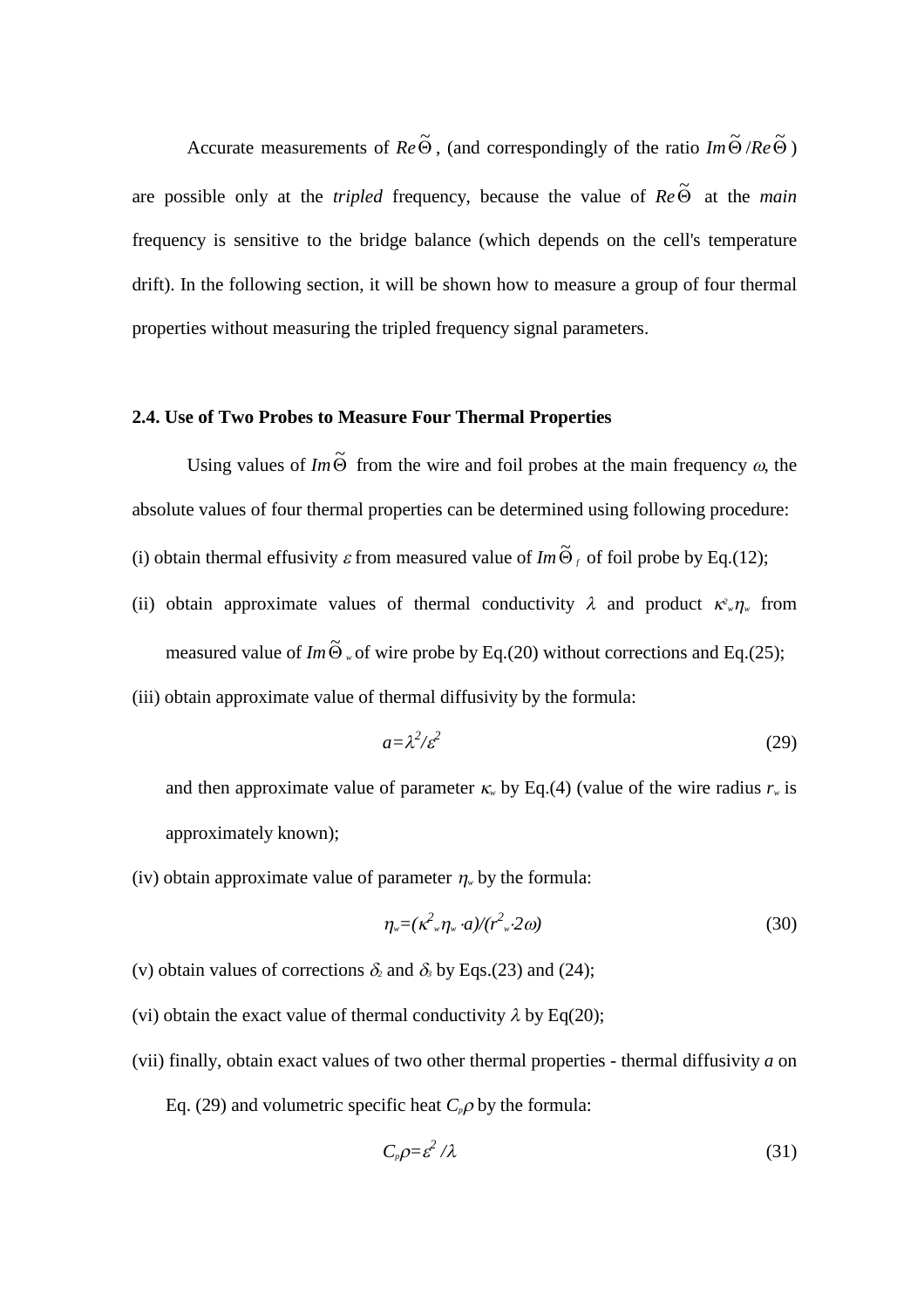Another more convenient way to get the exact value of the thermal conductivity  $\lambda$ (instead of step vi) is through the use of the graph of Fig.2, where correction to the approximate thermal conductivity value versus parameter  $\kappa$  is plotted for various values of parameter  $\eta$ . Since the correction is small (it does not exceed few percent) the accuracy of this graph is adequate.

In general, if only the wire probe is used for thermal conductivity measurements, then handbook data are adequate to calculate the parameter  $\eta_{w}$  by Eq.(6) and parameter  $\kappa$  can be found using Eq. (25) along with Fig. 2 to determine the correction for  $\lambda$ .

#### **3. INFLUENCE OF FREE CONVECTIVE FLOWS**

Using ac-heated probes, free convective flows can occur because of the probe's constant overheating relative to the cell walls. The thermal boundary layer thickness  $\delta$  for free convection can be estimated [15] (if the probe is vertical):

$$
\delta \cong [(\frac{4v^2\xi}{g \beta' T})]^{1/4} \tag{32}
$$

where v is the kinematic viscosity of the liquid,  $\xi$  is the distance from the lower end of the probe,  $g = 9.8 \text{ m} \cdot \text{s}^{-2}$ ,  $\beta'$  is the factor of liquid's thermal expansion, and *T* is the probe's overheating.

The layer thickness  $\delta$  for toluene at 473K with an overheat *T*=4K is about 0.1mm at  $\xi = 0.032$  mm and increases as  $\xi^{\frac{1}{4}}$ . At the same time, the length of the temperature wave is about 0.01-0.05 mm, and since the temperature wave is strongly attenuated (over the length of wave in  $exp{-2\pi l}\sim 500$ , only the motionless boundary layer of liquid adjacent to the probes surface is probed during the measurements.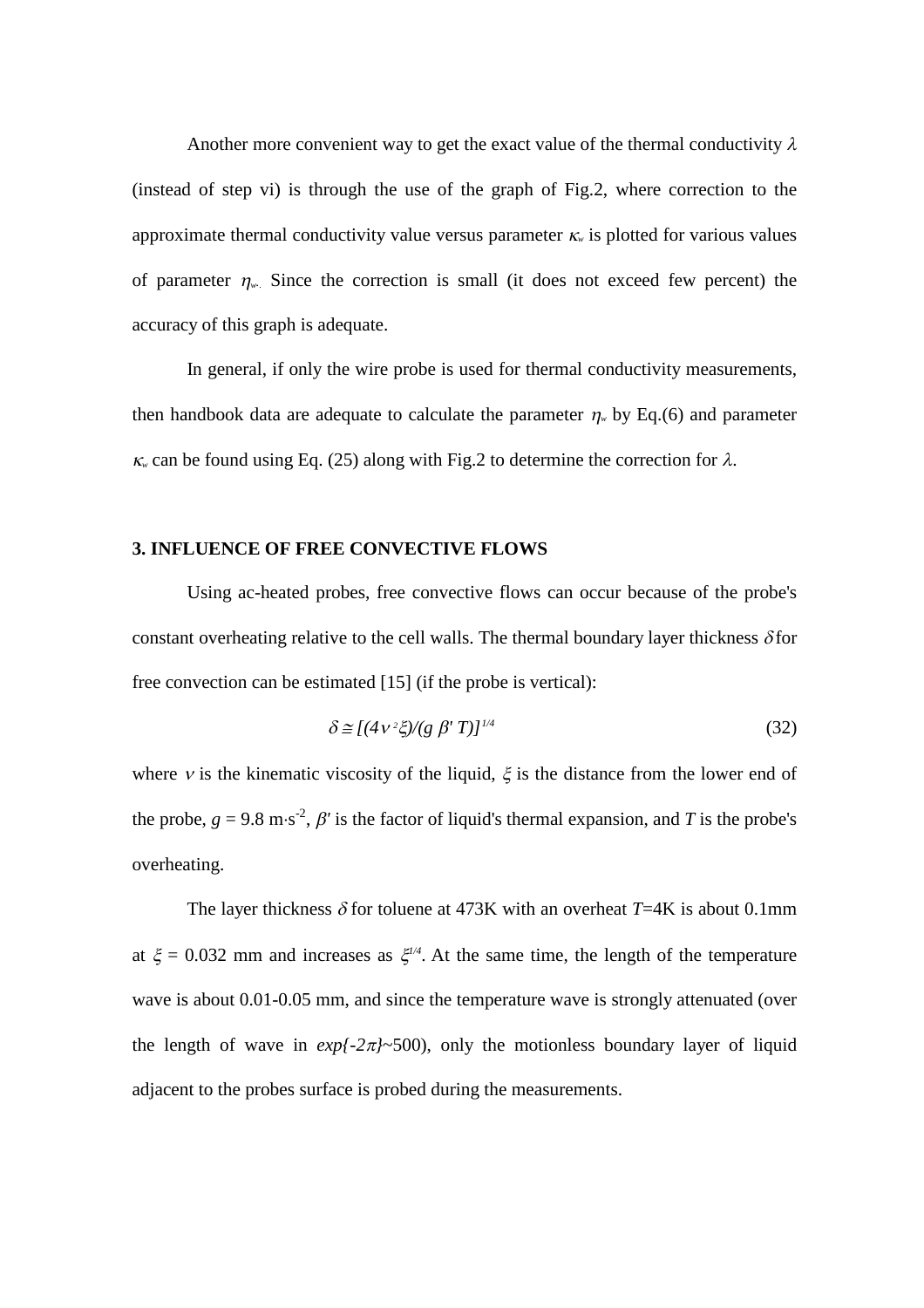As a further check a corresponding thermal problem was analytically solved, setting the temperature oscillations  $\tilde{T}$  to zero at some distance  $\delta r$  from the wire surface (i.e., due to the flow of liquid parallel to the probe surface). Computations based on this model showed that when the length of the temperature wave is less than  $\delta r$  (thickness of boundary layer of liquid), then the flow of liquid does not influence to wire's temperature oscillations  $\widetilde{T}$ <sub>*w*</sub>.

The most simple and reliable way to minimize the influence of convective flows is reduction of the cell diameter. In small diameter cells, convective flows are practically absent, which guarantees obtaining of reliable values of the properties. As shown experimentally in Ref.[16], slow flows do not influence the probe's temperature oscillations at Reynolds numbers up to 150, which corresponded to the flow velocities up to a few  $\text{cm}\cdot\text{s}^{-1}$  (at a frequency of 23 Hz).

Based on these calculations and our experience, the optimum design of the cell is a 12-20  $\mu$ m platinum diameter wire, centered along the axis of a tube of 3 to 5 mm ID. Tension is maintained using a small spring made of nickel 100  $\mu$ m diameter wire to compensate the probe's thermal expansion.

Initial attempts to measure thermal properties of reference liquids -toluene and carbon tetrachloride - using intentioned wire probes almost always resulted in inaccurate thermal property values. The amplitude of lateral oscillations in the middle of the probe without the spring is equal to:

$$
L_w(\alpha' \mid \widetilde{T} \mid /2)^{1/2} \tag{33}
$$

where  $\alpha'$  is the coefficient of thermal expansion (for platinum,  $\alpha' \sim 9x10^{-6}K^{-1}$ ). For an untensioned probe this movement can exceed the wire diameter  $(2r<sub>w</sub> \sim 12$  to 20 µm) and is not permissible.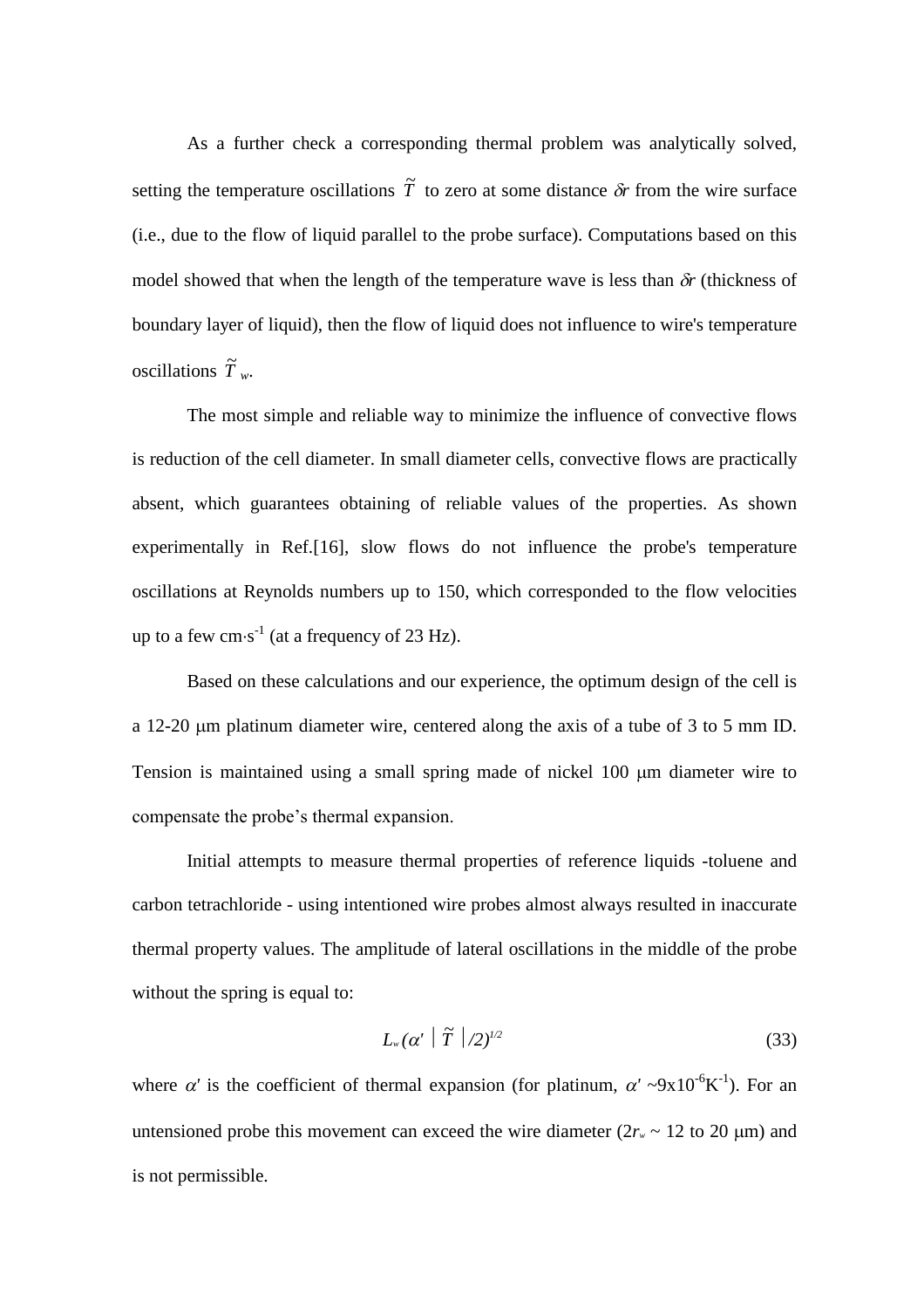#### **5. CONCLUSIONS**

A new simplified ac-heated probe method is developed with direct calculation formulas for measurements of thermal conductivity, thermal effusivity, thermal diffusivity and volumetric specific heat of liquids. This method uses two low-inertial probes - wire and foil - and is based on the quadrature signal at frequency of the drive voltage. Installation based on the method can be easily assembled with a commercial vector generator and lock-in microvoltmeter. Preliminary test measurements of thermal conductivity of toluene and carbon tetrachloride at ambient temperature using a tungsten wire probe gave satisfactory  $\sim$  2-3% agreement with previous results.

This method and formulas also could be used in a new intelligent transducers for non-interrupted monitoring of thermal properties in chemical engineering processes.

#### **ACKNOWLEDGMENT**

Author wishes to thank Dr.S.N.Kravchun (Moscow Aviation Institute) and O.L.Kotlyarov (Moscow Lomonosov State University) for help and discussions. Special thanks to Dr.R.A.Perkins and Dr.W.M.Haynes (both NIST, Boulder, Colorado, USA).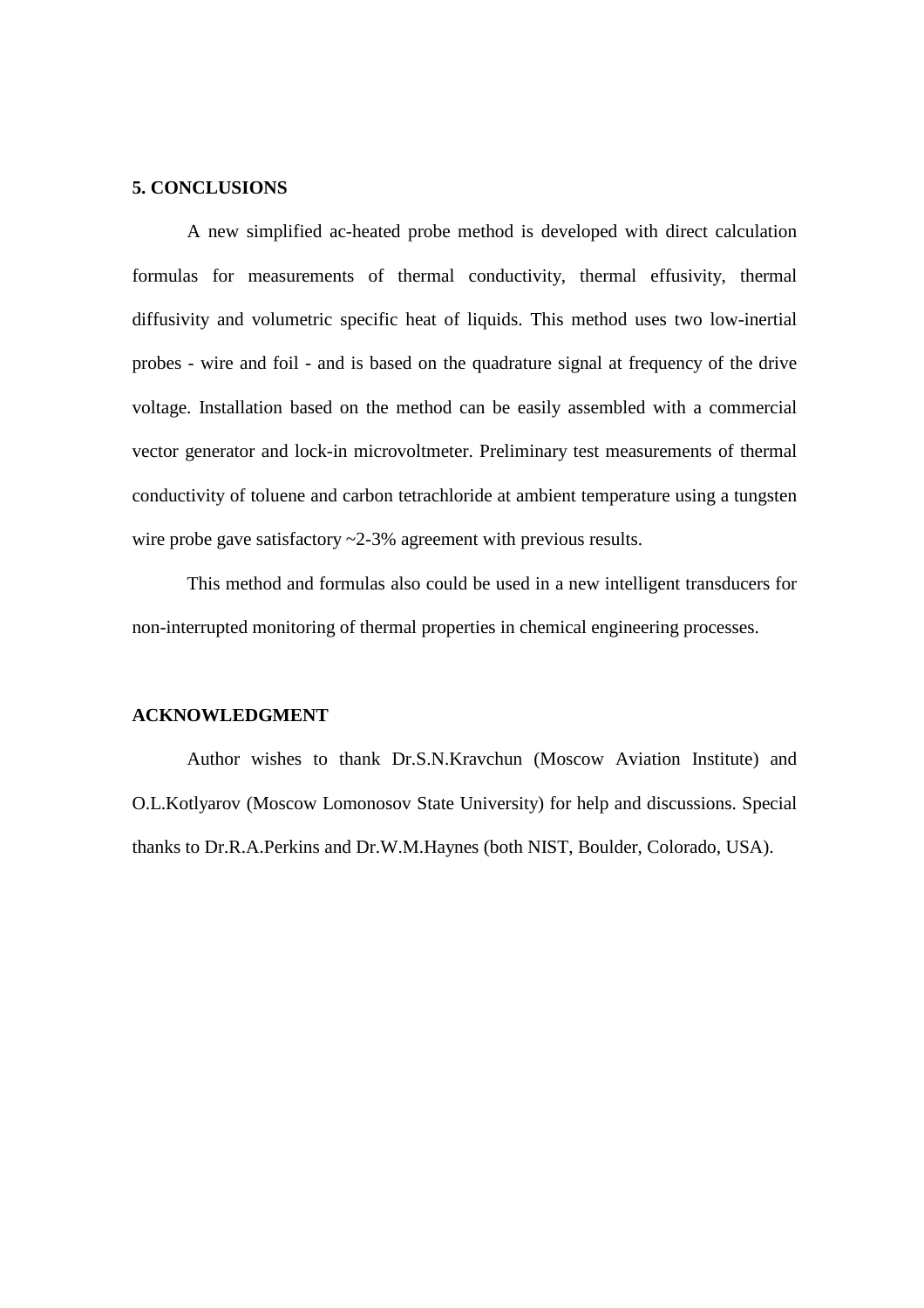#### **REFERENCES**

- 1. L.P.Filippov, *Issledovaniya teploprovodnosti zhidkostey* (Izd. MGU, Moscow, 1970), p.73.
- 2. S.N.Nefedov, Dissertation, Physics Faculty of Moscow Lomonosov State University (1980), 146 pp.
- 3. S.N.Kravchun, Dissertation, Physics Faculty of Moscow Lomonosov State University (1983), 187 pp.
- 4. A.S.Tleoubaev, Dissertation, Physics Faculty of Moscow Lomonosov State University (1987), 142 pp.
- 5. L.P.Phylippov, S.N.Nefedov, and S.N.Kravchoon, *Int. J. Thermophys.* **1**:141(1980).
- 6. L.P.Phylippov, S.N.Kravchun, and A.S.Tleubaev, in *Compendium of Thermophysical Properties Measurement Methods,* Vol. 2, K.D.Maglič, A.Cezairliyan, and V.E.Peletsky, eds. (Plenum Press, New York - London, 1992 ) p.375.
- 7. L.P.Filippov, *Izmereniya teplofizicheskikh svoistv veschestv metodom periodicheskogo nagreva* (Energoatomizdat, Moskva, 1984) p.70.
- 8. L.P.Filippov, S.N.Kravchun and A.S.Tleubaev, *Meas. Techn. USSR* **28**:1073 (1985).
- 9. A.S.Tleubaev*, Meas. Techn. USSR* **30**:994 (1987).
- 10. R.A.Perkins, R.McAllister, E.D.Sloan, and M.S.Graboski, in *Thermal Conductivity 18* (Plenum Press, New York - London, 1985), p.273.
- 11. P.G.Knibbe, *J. Phys. E: Sci. Instrum*. **20**:1205 (1987).
- 12. A.N.Tikhonov and A.A.Samarskiy, *Uravneniya matematicheskoi fiziki* (Min.kultury SSSR - Glavizdat, Moskva, 1953), p.503.
- 13. N.S.Koshlyakov, E.B.Gliner, and M.M.Smirnov, *Osnovniye differentzialnye uravneniya matematicheskoi fiziki* (Gos.izd.fiz-mat.lit., Moskva, 1962 ), p.443.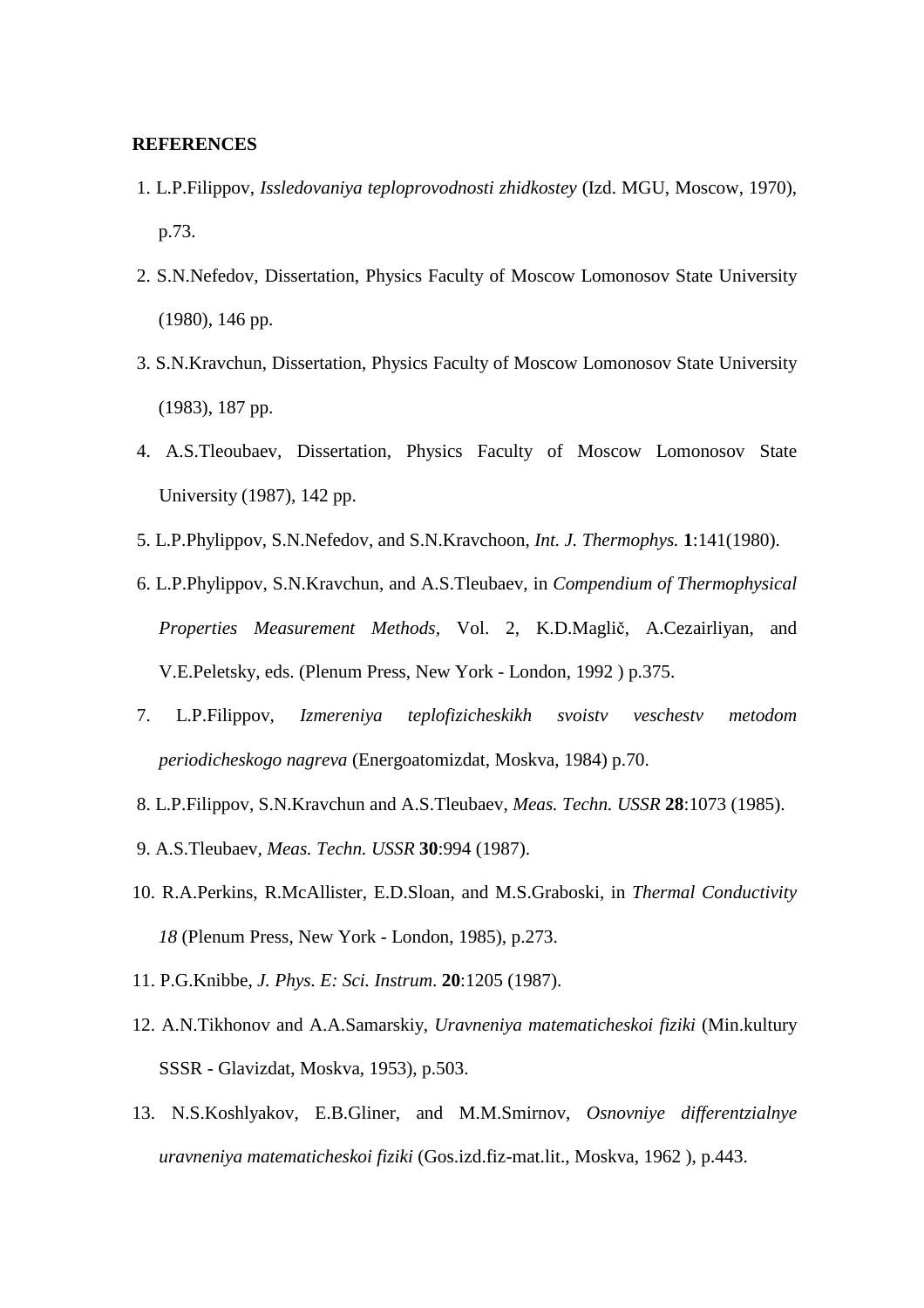- 14. A.S.Tleoubaev and V.V.Burinskiy, in *Second International Thermophysical School,* Theses of Reports (Tambov, Russia, 1995), p.216.
- 15. H.Schlichting*, Boundary Layer Theory*, McGraw-Hill (1968).
- 16. S.N.Kravchun and A.S.Tleubaev, *Inzh.-Fiz. Zhurnal USSR* **46**:96 (1984).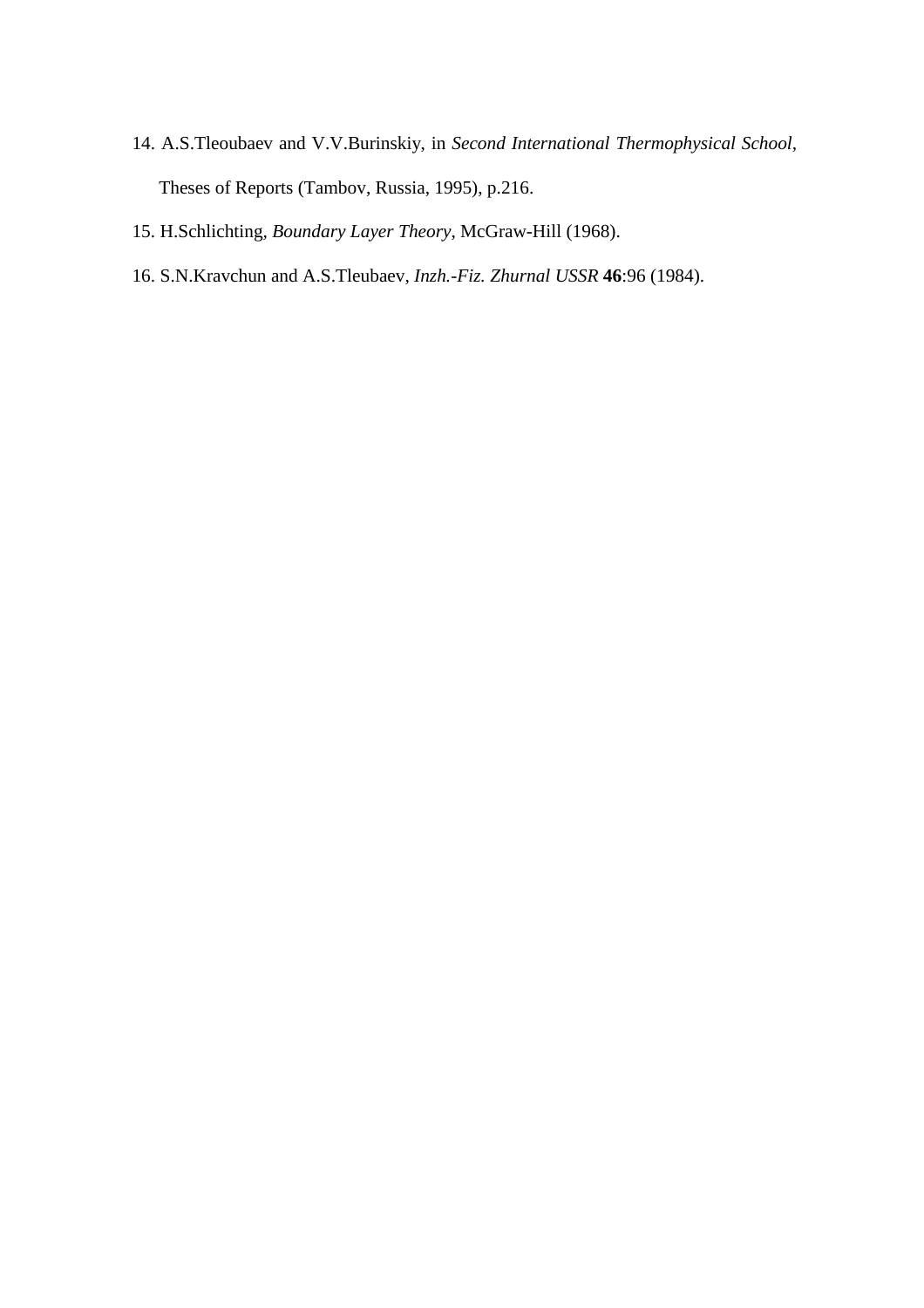## **LIST OF SYMBOLS**

*a* thermal diffusivity  $a = \lambda / C_p \rho$ 

ber<sub>K</sub>, bei<sub>K</sub>, ber'<sub>K</sub>, bei'<sub>K</sub> Kelvin functions and their derivatives

*C<sup>p</sup>* specific heat at constant pressure

 $C_p$ <sup>*p*</sup> volumetric specific heat

*g* acceleration of gravity

*h* half-thickness of the foil probe

*I0, I<sup>1</sup>* modified Bessel functions

 $K_0$ ,  $K_1$  modified Bessel functions

ker<sub>K</sub>, kei<sub>K</sub>, ker'<sub>K</sub>, kei'<sub>K</sub> Kelvin functions and their derivatives

*L* length of probe

*l*<sup>\*</sup> length of temperature wave  $l^* = 2\pi [a/(2\omega)]^{1/2}$ 

*m* mass of probe

*r* radius

*S* foil probe area

*T* probe overheat

 $\tilde{T}$  complex alternating component of the temperature

*W* amplitude of power supply in the probe

*x* distance from plane of foil center

## **GREEK SYMBOLS**

 $\alpha'$  temperature factor of probe linear extension

 $\beta'$  temperature factor of liquid volume expansion

 $\gamma$  Euler's constant  $\gamma$ =1.7810724...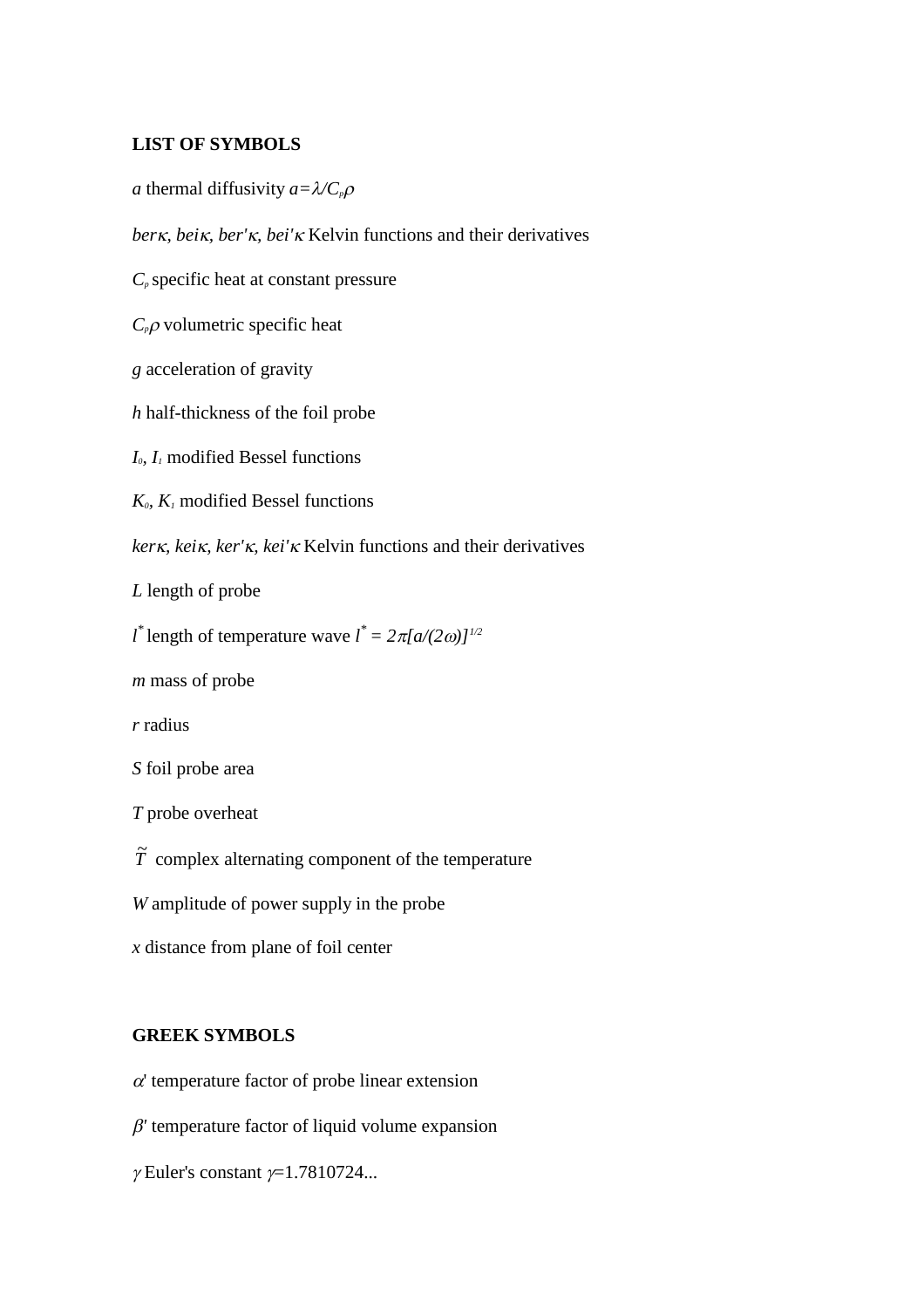$\triangle$  Laplace operator

 $\delta r$  temperature boundary layer thickness

 $\delta_1$ ,  $\delta_2$ ,  $\delta_3$ ,  $\delta_f$  small dimensionless corrections

 $\varepsilon$  thermal effusivity,  $\varepsilon = (\lambda C_p \rho)^{1/2}$ 

 $\eta$  ratio of volumetric specific heats of probe material and liquid divided by 2:

*n*<sub>*w*</sub>=C<sub>*pw</sub>* $\rho$ <sub>*w*</sub> $/$ (C<sub>*p*</sub> $\rho$ )*,*  $\eta$ <sub>*f*</sub>=C<sub>*pf*</sub> $\rho$ <sub>*f*</sub> $/$ (C<sub>*p*</sub> $\rho$ )*.*</sub>

*K* thermal similarity parameter:  $r_w(2\omega/a)^{1/2}$  for the wire and  $h_f(2\omega/a)^{1/2}$  for the foil

 $\lambda$  thermal conductivity

 $\nu$  kinematic viscosity

 $\rho$  density

 $\widetilde{\Theta}$  reduced dimensionless complex temperature of the probe

 $\omega$  circular frequency of voltage

## **SUBSCRIPTS**

*f* refers to foil probe

*w* refers to wire probe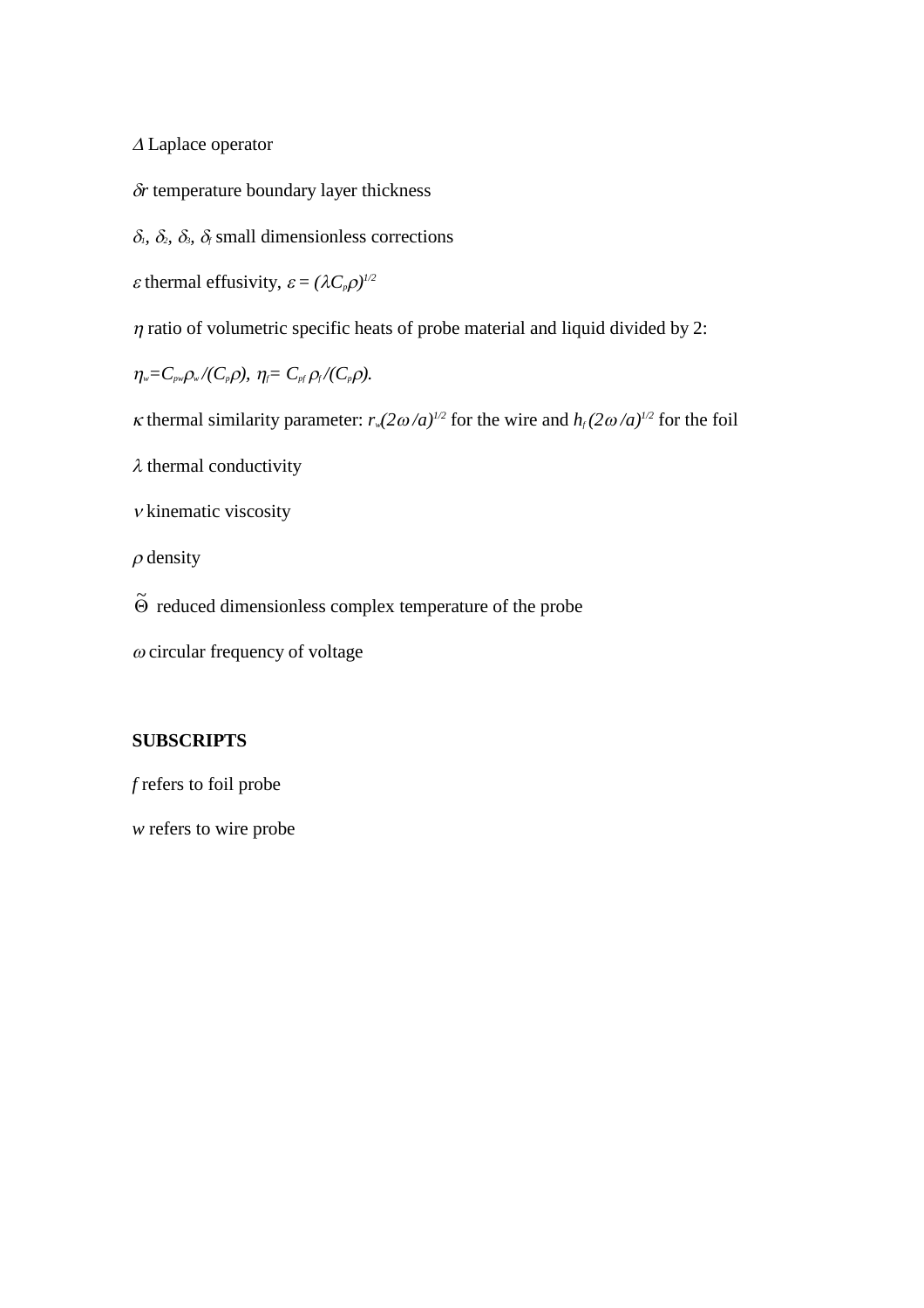

**Fig.1.** Errors of values of Im  $\widetilde{\Theta}$  (smooth lines) and *Im*  $\widetilde{\Theta}$  /*Re*  $\widetilde{\Theta}$  (rough lines) calculated using the approximate Eqs.(19,22-24) relative to the exact expression Eq.(9) vs.  $\kappa$  for some typical values of  $\eta$ <sub>w</sub>.